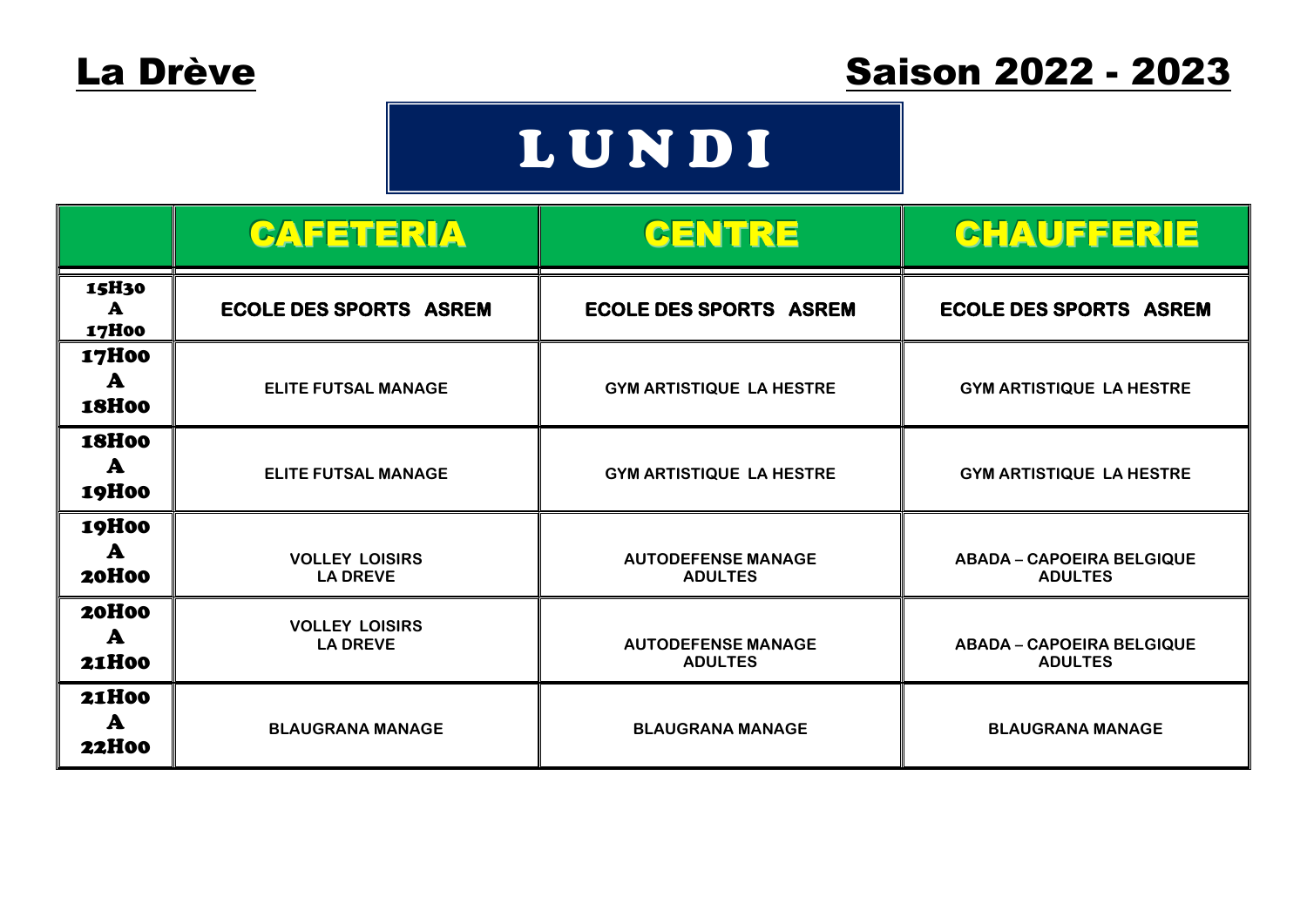### La Drève Saison 2022 - 2023

## **MARDI**

|                                              | <b>CAFETERIA</b>                                          | CENTRE                                                           | <b>CHAUFFERIE</b>                                         |
|----------------------------------------------|-----------------------------------------------------------|------------------------------------------------------------------|-----------------------------------------------------------|
| 15H30<br>A<br><b>17H00</b>                   | <b>ECOLE DES SPORTS ASREM</b>                             | <b>ECOLE DES SPORTS ASREM</b>                                    | <b>ECOLE DES SPORTS ASREM</b>                             |
| <b>17H00</b><br>A<br><b>18H00</b>            | <b>ELITE FUTSAL MANAGE</b>                                | <b>GYM ARTISTIQUE LA HESTRE</b>                                  | <b>GYM ARTISTIQUE LA HESTRE</b>                           |
| <b>18H00</b><br>$\mathbf{A}$<br><b>19H00</b> | <b>ELITE FUTSAL MANAGE</b>                                | <b>GYM ARTISTIQUE LA HESTRE</b>                                  | <b>GYM ARTISTIQUE LA HESTRE</b>                           |
| <b>19H00</b><br>$\mathbf{A}$<br><b>20H00</b> | NIE-KIH-KAI LA HESTRE                                     | <b>ESCRIME CLUB LA HESTRE</b>                                    | <b>TEAM TRINACRIA BOXE THAI MANAGE</b>                    |
| <b>20H00</b><br>$\mathbf{A}$<br><b>21H00</b> | NIE-KIH-KAI LA HESTRE                                     | <b>ESCRIME CLUB LA HESTRE</b>                                    | <b>TEAM TRINACRIA BOXE THAI MANAGE</b>                    |
| <b>21H00</b><br>A<br><b>22H00</b>            | TOTAL FOOTSALLE FELUY<br>en alternance avec<br>LHS GALAXY | <b>TOTAL FOOTSALLE FELUY</b><br>en alternance avec<br>LHS GALAXY | TOTAL FOOTSALLE FELUY<br>en alternance avec<br>LHS GALAXY |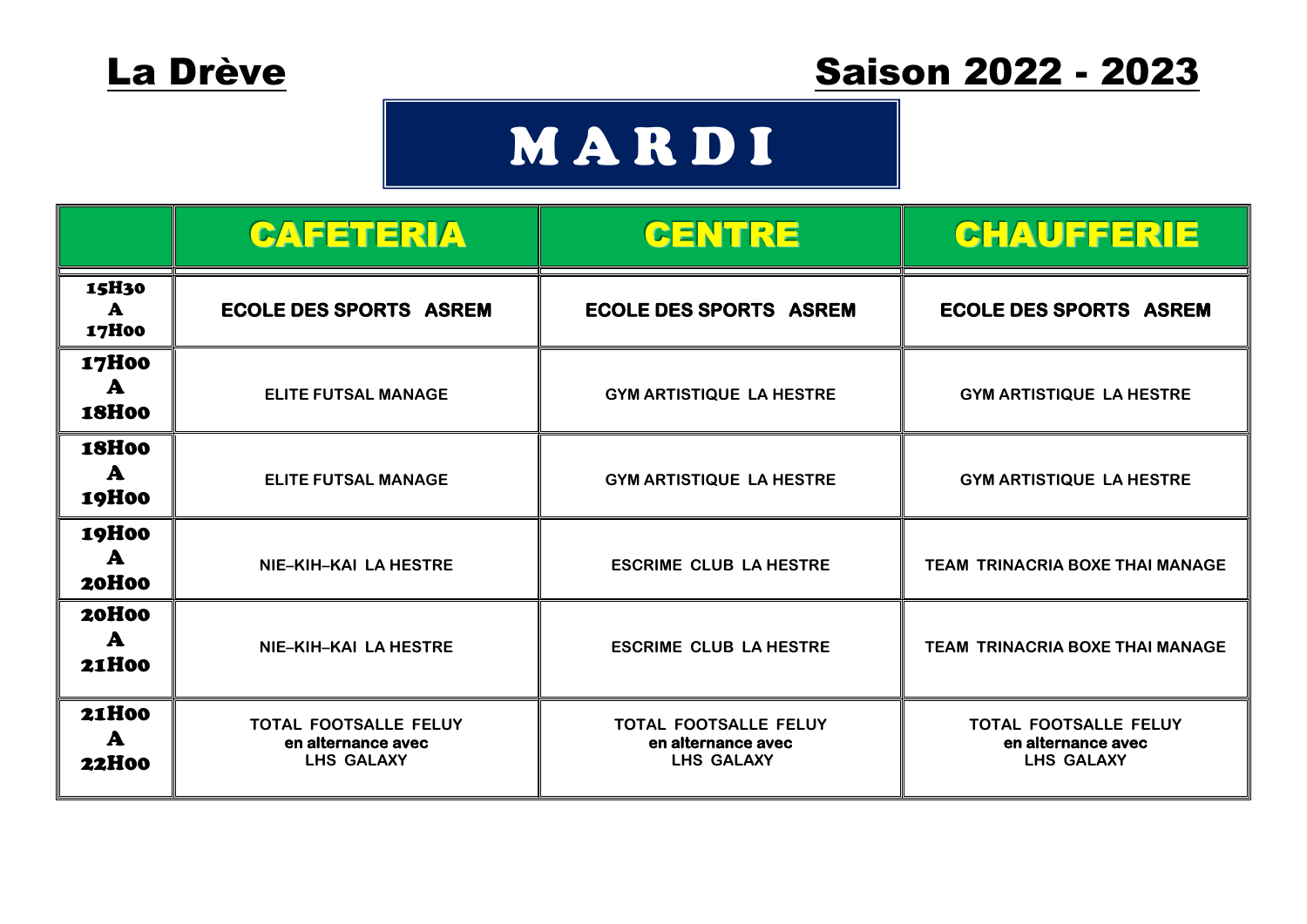

### La Drève Saison 2022 - 2023

## M E R C R E D I

|                                              | CAFETERIA                                                 | CENTRE                                            | <b>CHAUFFERIE</b>                                  |
|----------------------------------------------|-----------------------------------------------------------|---------------------------------------------------|----------------------------------------------------|
| 13h00 A 14h00                                |                                                           |                                                   |                                                    |
| 14h00 A 15h00                                | HANDBALL ENTENTE DU CENTRE C.L.H<br><b>JEUNES</b>         | HANDBALL ENTENTE DU CENTRE C.L.H<br><b>JEUNES</b> | HANDBALL ENTENTE DU CENTRE C.L.H<br><b>JEUNES</b>  |
| Ishoo A 16hoo                                | <b>HANDBALL ENTENTE DU CENTRE C.L.H.</b><br><b>JEUNES</b> | HANDBALL ENTENTE DU CENTRE C.L.H<br><b>JEUNES</b> | HANDBALL ENTENTE DU CENTRE C.L.H.<br><b>JEUNES</b> |
| <b>16H00</b><br>$\mathbf{A}$<br>17H00        | HANDBALL ENTENTE DU CENTRE C.L.H<br><b>JEUNES</b>         | HANDBALL ENTENTE DU CENTRE C.L.H<br><b>JEUNES</b> | HANDBALL ENTENTE DU CENTRE C.L.H<br><b>JEUNES</b>  |
| <b>17H00</b><br>$\mathbf{A}$<br><b>18H00</b> | <b>COSMOS LA HESTRE</b><br><b>JEUNES</b>                  | <b>COSMOS LA HESTRE</b><br><b>JEUNES</b>          | <b>COSMOS LA HESTRE</b><br><b>JEUNES</b>           |
| <b>18H00</b><br>$\mathbf{A}$<br>19H00        | NIE-KIH-KAI LA HESTRE                                     | <b>ABADA - CAPOEIRA BELGIQUE</b><br>(Jeunes)      | <b>AUTODEFENSE MANAGE</b><br><b>ENFANTS</b>        |
| <b>19H00</b><br>$\mathbf{A}$<br><b>20H00</b> | NIE-KIH-KAI LA HESTRE                                     | NIE-KIH-KAI LA HESTRE                             | <b>AUTODEFENSE MANAGE</b><br><b>ENFANTS</b>        |
| 20H00<br>$\mathbf{A}$<br><b>21H00</b>        | <b>HANDBALL</b><br><b>ENTENTE DU CENTRE C.L.H</b>         | <b>HANDBALL</b><br><b>ENTENTE DU CENTRE C.L.H</b> | <b>HANDBALL</b><br><b>ENTENTE DU CENTRE C.L.H</b>  |
| <b>21H00</b><br>$\mathbf{A}$<br><b>21H30</b> | <b>HANDBALL</b><br><b>ENTENTE DU CENTRE C.L.H</b>         | <b>HANDBALL</b><br><b>ENTENTE DU CENTRE C.L.H</b> | <b>HANDBALL</b><br><b>ENTENTE DU CENTRE C.L.H</b>  |
| <b>21H30</b><br>$\mathbf{A}$<br><b>22H30</b> | <b>RENCONTRES DE COUPES</b>                               | <b>RENCONTRES DE COUPES</b>                       | <b>RENCONTRES DE COUPES</b>                        |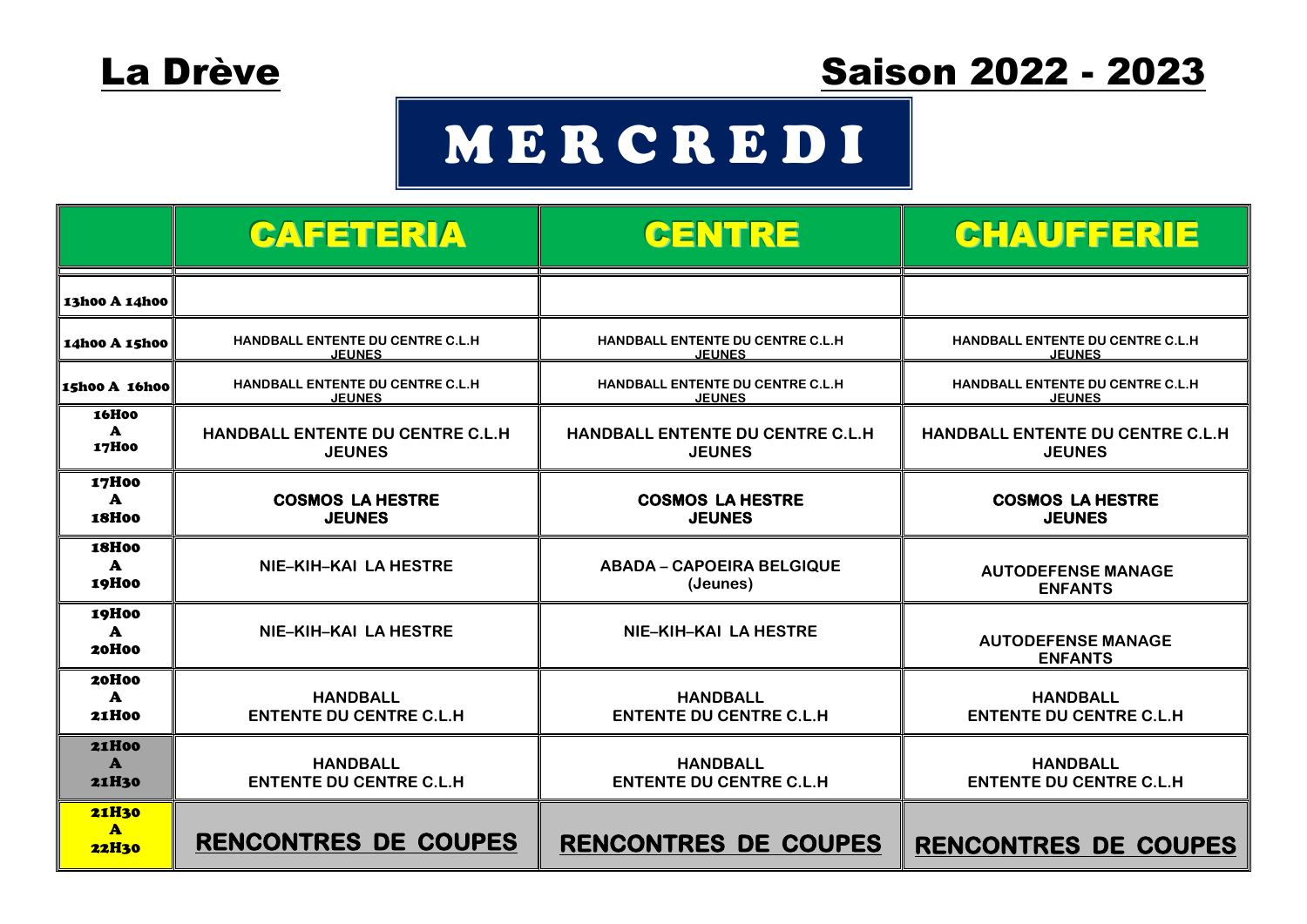### La Drève Saison 2022 - 2023

## J E U D I

|                                              | CAFETERIA                                                                | CENTRE                                                                                       | CHAUFFERIE                                                               |
|----------------------------------------------|--------------------------------------------------------------------------|----------------------------------------------------------------------------------------------|--------------------------------------------------------------------------|
| 15H30 A 17H00                                | <b>ECOLE DES SPORTS ASREM</b>                                            | <b>ECOLE DES SPORTS ASREM</b>                                                                | <b>ECOLE DES SPORTS ASREM</b>                                            |
| <b>17H00</b><br>A<br><b>18H00</b>            | <b>COSMOS LA HESTRE</b><br><b>JEUNES</b>                                 | COSMOS LA HESTRE JEUNES : 1/2 Salle<br>et<br><b>ESCRIME CLUB LA HESTRE: 1/2 Salle</b>        | <b>ESCRIME CLUB LA HESTRE</b>                                            |
| <b>18H00</b><br>$\mathbf{A}$<br><b>19H00</b> | <b>COSMOS LA HESTRE</b><br><b>JEUNES</b>                                 | COSMOS LA HESTRE JEUNES : 1/2 Salle<br><b>et</b><br><b>ESCRIME CLUB LA HESTRE: 1/2 Salle</b> | <b>ESCRIME CLUB LA HESTRE</b>                                            |
| <b>19H00</b><br>A<br><b>20H00</b>            | <b>VETERANS COSMOS LA HESTRE</b><br>en alternance avec<br><b>FC COSA</b> | <b>VETERANS COSMOS LA HESTRE</b><br>en alternance avec<br><b>FC COSA</b>                     | <b>VETERANS COSMOS LA HESTRE</b><br>en alternance avec<br><b>FC COSA</b> |
| <b>20H00</b><br>$\mathbf{A}$<br><b>21H00</b> | <b>BADMINTON CLUB MANAGE</b><br>(interclubs)                             | <b>BADMINTON CLUB MANAGE</b><br>(interclubs)                                                 | <b>BADMINTON CLUB MANAGE</b><br>(interclubs)                             |
| <b>21H00</b><br>$\mathbf{A}$<br><b>22H00</b> | <b>BADMINTON CLUB MANAGE</b><br>(interclubs)                             | <b>BADMINTON CLUB MANAGE</b><br>(interclubs)                                                 | <b>BADMINTON CLUB MANAGE</b><br>(interclubs)                             |
| <b>22H00</b><br>A<br><b>23H00</b>            | <b>BADMINTON CLUB MANAGE</b><br>(interclubs)                             | <b>BADMINTON CLUB MANAGE</b><br>(interclubs)                                                 | <b>BADMINTON CLUB MANAGE</b><br>(interclubs)                             |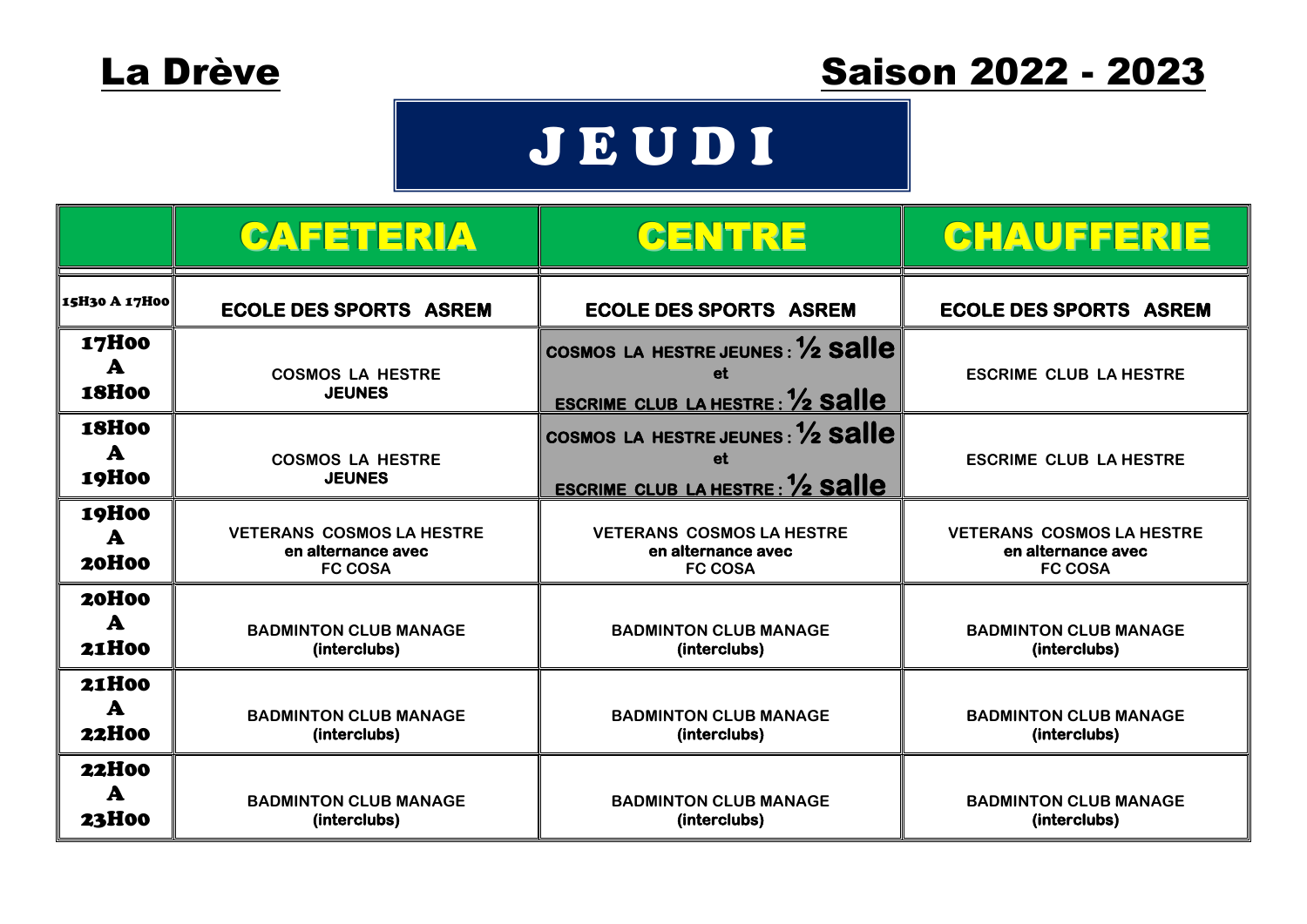# V E N D R E D I

|                                              | CAFETERIA                                                                                                                                              | CENTRE                                                                                                                                                 | <b>CHAUFFERIE</b>                                                                                                                                |
|----------------------------------------------|--------------------------------------------------------------------------------------------------------------------------------------------------------|--------------------------------------------------------------------------------------------------------------------------------------------------------|--------------------------------------------------------------------------------------------------------------------------------------------------|
| 15H30 A 17H00                                | <b>ECOLE DES SPORTS ASREM</b>                                                                                                                          | <b>ECOLE DES SPORTS ASREM</b>                                                                                                                          | <b>ECOLE DES SPORTS ASREM</b>                                                                                                                    |
| <b>17H00</b><br>A<br><b>18H00</b>            | ELITE FUTSAL MANAGE                                                                                                                                    | <b>GYM ARTISTIQUE LA HESTRE</b>                                                                                                                        | <b>GYM ARTISTIQUE LA HESTRE</b>                                                                                                                  |
| <b>18H00</b><br>$\mathbf{A}$<br>19H00        | ELITE FUTSAL MANAGE                                                                                                                                    | <b>GYM ARTISTIQUE LA HESTRE</b>                                                                                                                        | <b>GYM ARTISTIQUE LA HESTRE</b>                                                                                                                  |
| <b>19H00</b><br>A<br><b>20H00</b>            | <b>HANDBALL</b><br><b>ENTENTE DU CENTRE C.L.H</b>                                                                                                      | <b>HANDBALL</b><br><b>ENTENTE DU CENTRE C.L.H</b>                                                                                                      | <b>HANDBALL</b><br><b>ENTENTE DU CENTRE C.L.H</b>                                                                                                |
| <b>20H00</b><br>A<br><b>20H30</b>            | <b>HANDBALL</b><br><b>ENTENTE DU CENTRE C.L.H</b>                                                                                                      | <b>HANDBALL</b><br><b>ENTENTE DU CENTRE C.L.H</b>                                                                                                      | <b>HANDBALL</b><br><b>ENTENTE DU CENTRE C.L.H</b>                                                                                                |
| <b>20H45</b><br>$\mathbf{A}$<br><b>22H00</b> | <u>Semaine 1 (20h45 à 22h00) :</u><br>TORDOIR GALACTICOS MANAGE « A »<br>en alternance avec<br>Semaine 2: (20h45 à 22h00) :<br>LATINO CALCIO LA HESTRE | <u>Semaine 1 (20h45 à 22h00):</u><br>TORDOIR GALACTICOS MANAGE « A »<br>en alternance avec<br>Semaine 2 : (20h45 à 22h00) :<br>LATINO CALCIO LA HESTRE | Semaine 1 (20h45 à 22h00) :<br>TORDOIR GALACTICOS MANAGE « A »<br>en alternance avec<br>Semaine 2 : (20h45 à 22h00) :<br>LATINO CALCIO LA HESTRE |
| <b>22H00</b><br>$\mathbf{A}$<br><b>23H00</b> | Semaine 1 (22h00 à 23h00):<br><b>TORDOIR GALACTICOS MANAGE « B »</b><br>en alternance avec<br>Semaine 2: (22h00 à 23h00) :<br>ALCA LA LICOTOC          | Semaine 1 (22h00 à 23h00) :<br><b>TORDOIR GALACTICOS MANAGE « B »</b><br>en alternance avec<br>Semaine 2: (22h00 à 23h00) :<br>ALEA LA LIFOTOF         | Semaine 1 (22h00 à 23h00):<br><b>TORDOIR GALACTICOS MANAGE « B »</b><br>en alternance avec<br>Semaine 2: (22h00 à 23h00) :<br>ALEA LA UESTOE     |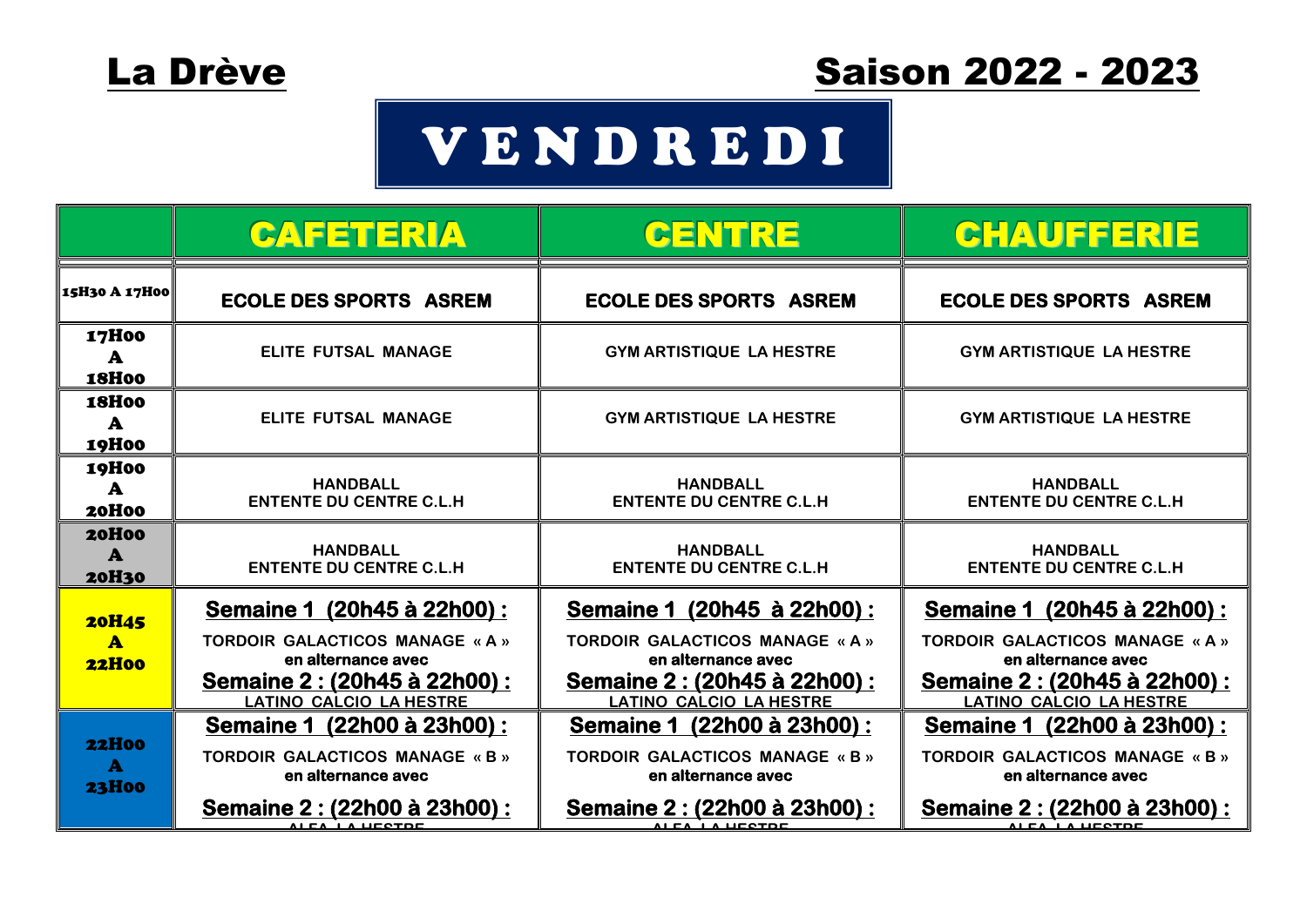### **SAMEDI**

|               | CAFETERIA                             | <b>CENTRE</b>                         | <b>CHAUFFERIE</b>                     |
|---------------|---------------------------------------|---------------------------------------|---------------------------------------|
| 09H00 A 10H00 | NIE-KIH-KAI LA HESTRE                 | <b>ESCRIME CLUB LA HESTRE</b>         | <b>ESCRIME CLUB LA HESTRE</b>         |
| 10H00 A 11H00 | NIE-KIH-KAI LA HESTRE                 | <b>ESCRIME CLUB LA HESTRE</b>         | <b>ESCRIME CLUB LA HESTRE</b>         |
| 11H00 A 12H00 | NIE-KIH-KAI LA HESTRE                 | <b>ESCRIME CLUB LA HESTRE</b>         | <b>ESCRIME CLUB LA HESTRE</b>         |
| 12H00 A 13H00 | NIE-KIH-KAI LA HESTRE                 | <b>ESCRIME CLUB LA HESTRE</b>         | <b>ESCRIME CLUB LA HESTRE</b>         |
| 13H00 A 14H00 | <b>BADMINTON CLUB MANAGE</b>          | <b>BADMINTON CLUB MANAGE</b>          | <b>BADMINTON CLUB MANAGE</b>          |
| 14H00 A 15H00 | <b>BADMINTON CLUB MANAGE</b>          | <b>BADMINTON CLUB MANAGE</b>          | <b>BADMINTON CLUB MANAGE</b>          |
| 15H00 A 16H00 | <b>BADMINTON CLUB MANAGE</b>          | <b>BADMINTON CLUB MANAGE</b>          | <b>BADMINTON CLUB MANAGE</b>          |
| 16H00 A 17H00 | <b>Cosmos La Hestre Jeunes</b>        | <b>Cosmos La Hestre Jeunes</b>        | <b>Cosmos La Hestre Jeunes</b>        |
| 17H00 A 18H00 | <b>Los Santos La Hestre</b>           | <b>Los Santos La Hestre</b>           | <b>Los Santos La Hestre</b>           |
| 18H00 A 19H00 | <b>HANDBALL ENTENTE DU CENTRE CLH</b> | <b>HANDBALL ENTENTE DU CENTRE CLH</b> | <b>HANDBALL ENTENTE DU CENTRE CLH</b> |
| 19H00 A 20H00 | HANDBALL ENTENTE DU CENTRE CLH        | HANDBALL ENTENTE DU CENTRE CLH        | HANDBALL ENTENTE DU CENTRE CLH        |
| 20H00 A 21H00 | HANDBALL ENTENTE DU CENTRE CLH        | HANDBALL ENTENTE DU CENTRE CLH        | HANDBALL ENTENTE DU CENTRE CLH        |
| 21H00 A 22H00 | HANDBALL ENTENTE DU CENTRE CLH        | HANDBALL ENTENTE DU CENTRE CLH        | HANDBALL ENTENTE DU CENTRE CLH        |